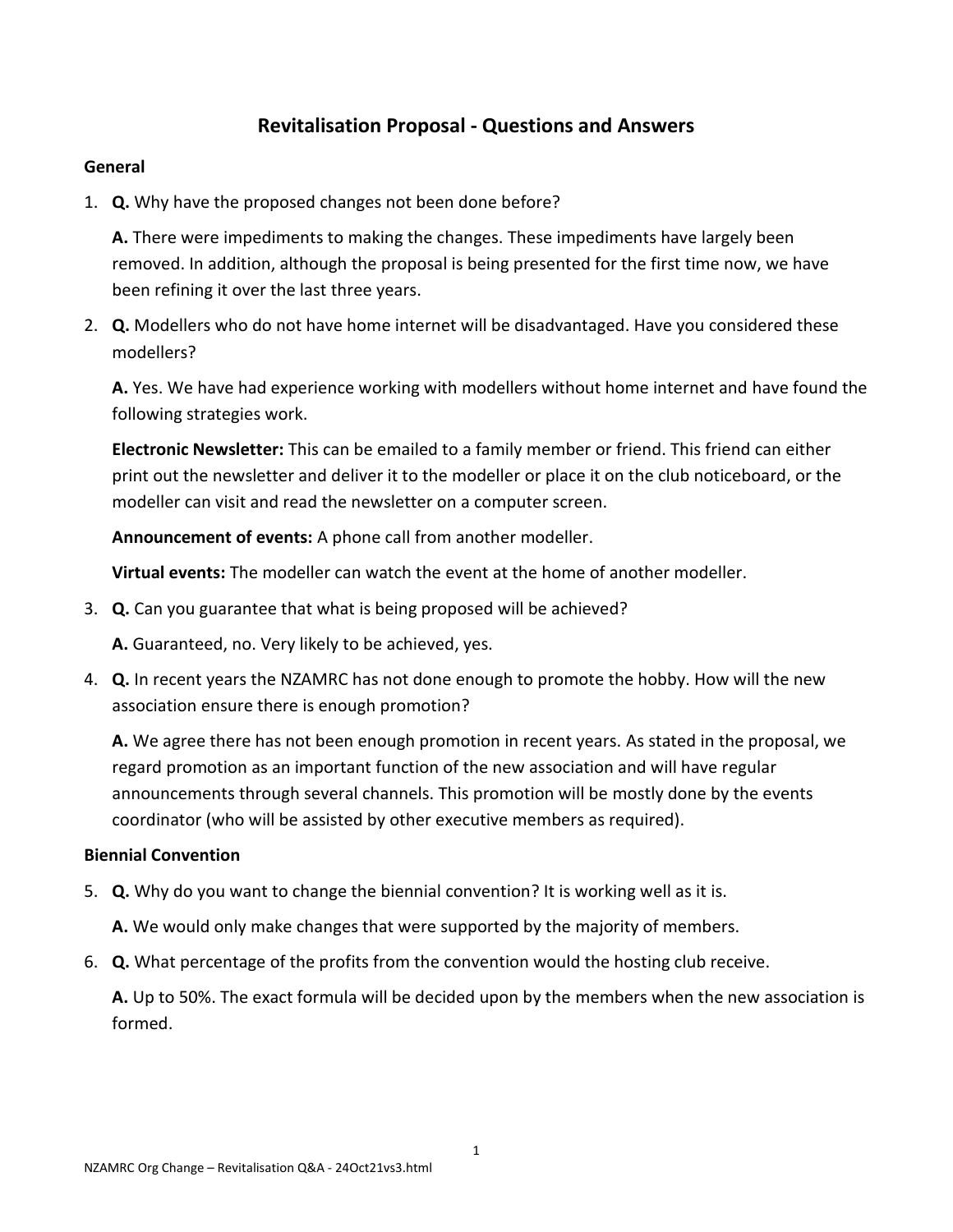## **Loans**

7. **Q.** How large can a loan be?

**A.** That will depend on the what the loan is required for and the potential risk of non-payment.

8. **Q.** What happens if a club is unable to pay back all of the loan?

**A.** The new association will have two options: arrange a realistic repayment option with the club or write off the outstanding balance of the loan as a bad debt.

## **Hands-on Workshops**

9. **Q.** What happens if a hands-on workshop can not be held because of Covid restrictions?

**A.** The workshop will be postponed or cancelled, postponement is preferred. If the workshop is cancelled, those who registered for the workshop will get a full refund.

## **Operating Sessions**

10. **Q.** Few NZR modellers are interested in operating sessions, so why bother having operating sessions?

**A.** The new association is for all prototypes and we know from experience there are many non-NZR modellers who would attend operating sessions.

## **Clinic Days**

11. **Q.** Why have in-person clinic days given that virtual clinic days are cheaper to run?

**A.** We know from professional experience that in-person meetings are often more productive than virtual meetings. The same conclusion holds with clinics.

### **Facebook Page**

12. **Q.** There are at least a dozen Facebook pages devoted to the hobby in New Zealand. Why introduce another page?

**A.** The Facebook page would be the official page of the new association and provide information about all aspects of the hobby in New Zealand. None of the existing Facebook pages satisfy these two criteria.

### **Website**

13. **Q.** The NZAMRC's current website is rarely up to date. Do you believe you can keep the proposed website up to date and, if so, how?

**A.** We believe we can. The new website will take less time to maintain and there will be at least two people doing the maintaining and not just one person as is so for the current website.